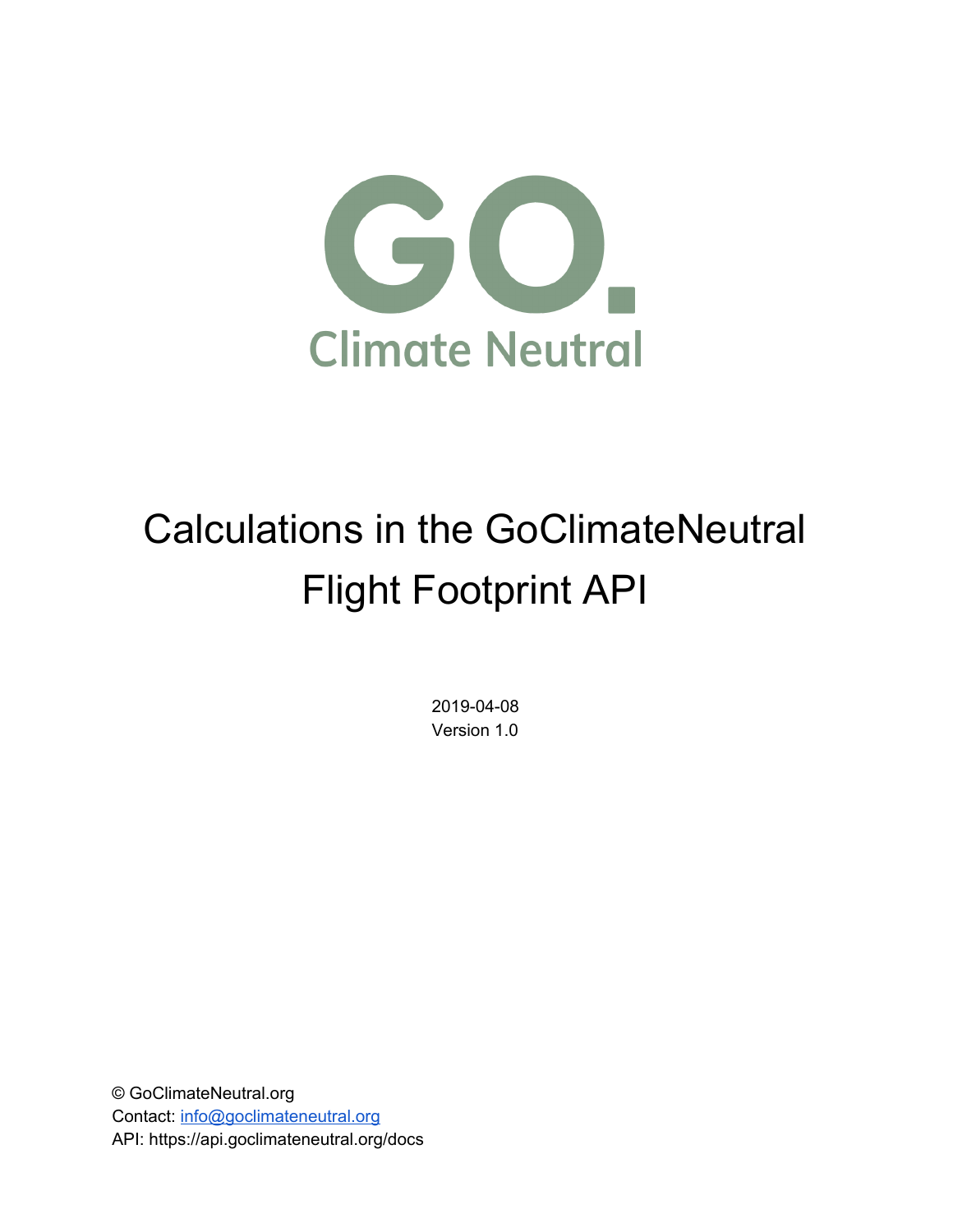

# Table of Contents

<span id="page-1-0"></span>

| <b>Table of Contents</b>                               | $\boldsymbol{2}$ |
|--------------------------------------------------------|------------------|
| <b>Introduction</b>                                    | 3                |
| <b>Climate Change and Flying</b>                       | 3                |
| <b>Exact Calculations of Future Emissions</b>          | 3                |
| <b>Objective</b>                                       | 5                |
| <b>Principles</b>                                      | 6                |
| Underestimation vs. Overestimation                     | 6                |
| Approximately right vs. exactly wrong                  | 6                |
| Incomplete datasets                                    | 6                |
| Insignificant parameters                               | 6                |
| <b>Method</b>                                          | 7                |
| <b>Flight Distance</b>                                 | 7                |
| <b>Detour Correction</b>                               | 8                |
| Fuel consumption                                       | 8                |
| Fuel to CO <sub>2</sub>                                | 8                |
| Emissions per passenger                                | 9                |
| Cabin class weighting scheme                           | 9                |
| Cargo Load                                             | 9                |
| Accounting for non-CO <sub>2</sub> effects of aviation | 9                |
| <b>References</b>                                      | 11               |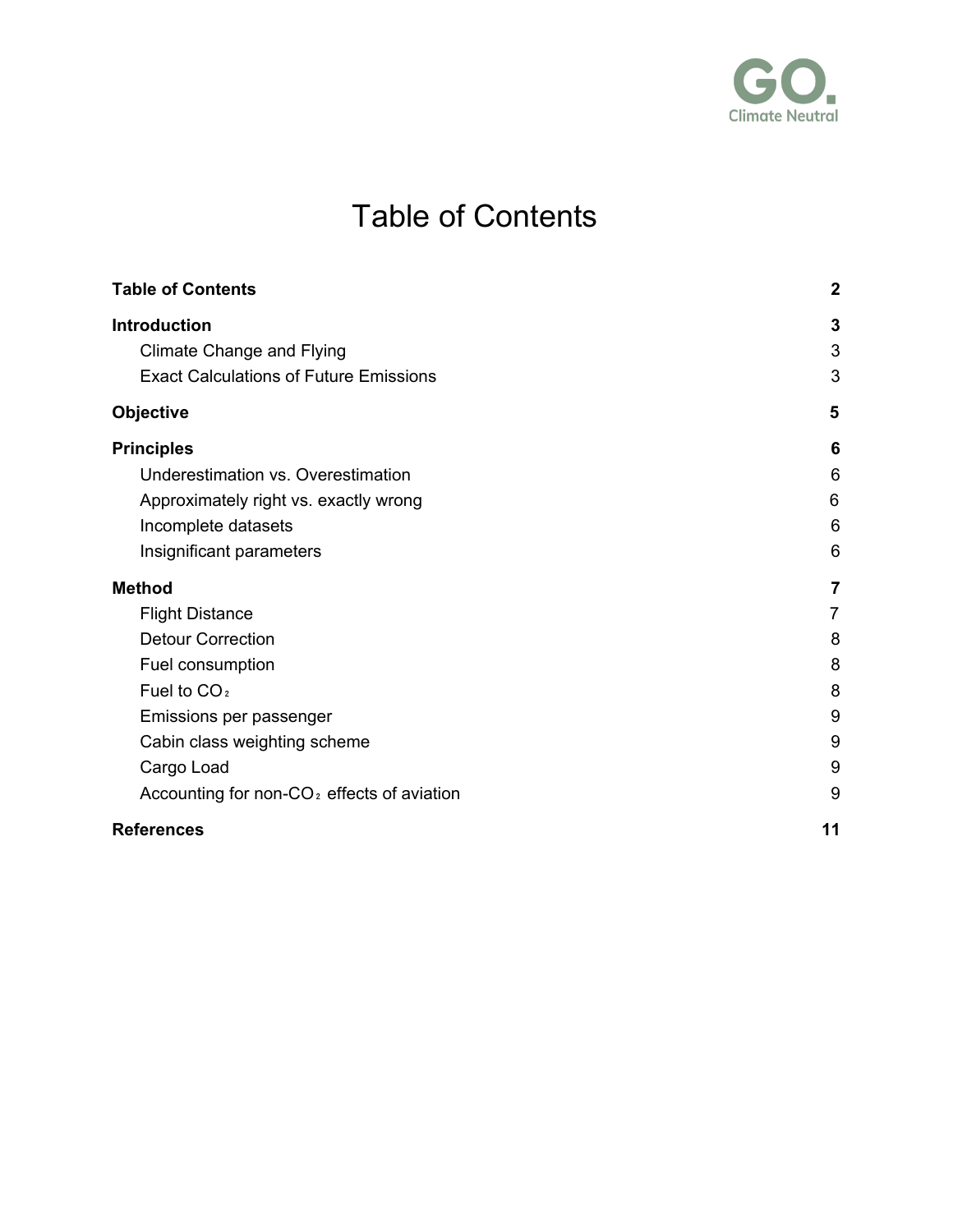

## <span id="page-2-0"></span>1. Introduction

The GoClimateNeutral Flight Emissions API calculates an approximation of the amount of CO₂-equivalents a future flight emits per person. We wanted to build the GoClimateNeutral.org Flight Emissions API to educate people searching for future flights what the flights environmental impact is per person, and thereby enabling people to choose less environmentally damaging flights or ways of travel.

## <span id="page-2-1"></span>1.1. Climate Change and Flying

Climate change is real and the time to drastically lower our total Greenhouse Gas-emissions is now. Even though flying is a small part of the global emissions (2-5% of global emissions), it is a very large part of an individual's carbon footprint. Lowering your personal flight emissions is often one of the most climate friendly actions you can do as an individual.

## <span id="page-2-2"></span>1.2. Exact Calculations of Future Emissions

Our calculation is an estimation of the flight emissions. It is not possible to calculate a future flight's exact emissions due to several reasons:

- Many parameters affecting the emissions cannot be known beforehand. These parameters include wind, number of taken seats, freight weight, fuel load, holding patterns and the possibility that the scheduled aircraft type is changed between booking and lift off.
- Up to date data about individual aircrafts engine type and their real world fuel consumption across distances are not publically available for all aircrafts. The European Environment Agency (EEA) has generated estimations of fuel consumption  $(1)$ , but these are not made for comparing individual flight models. The UN-agency International Civil Aviation Organization (ICAO) has collected the data but have not released it other then in pdf-format with unclear licenses for public use ([2\)](#page-10-0).
- Data with good enough coverage for what aircraft and engine type a specific future flight number has is not available. This is available for past flights, but a requirement of the API is to also be able to calculate emissions of future flights.
- Public data with good enough coverage on seating plans on flights is not easily available. This can be seen on sites like seatguru.com  $(3)$  $(3)$ , but the data has not full coverage and is also not publicly available. Number of seats can also be changed before lift off i.e. to include more business class seats lowering the total amount of passenger seats.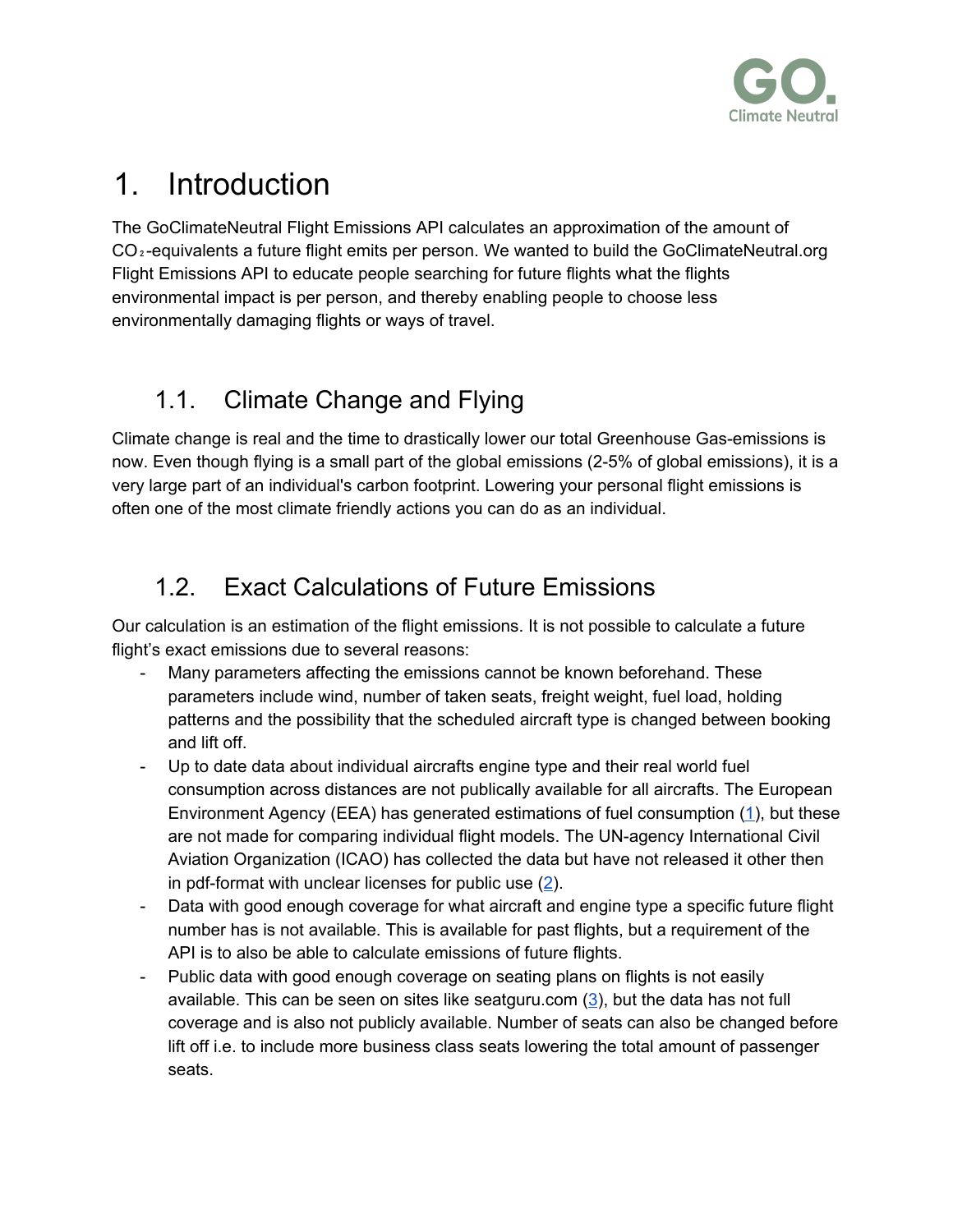

- Research is not conclusive on the relation between emissions on high altitude and climate impact, varying between a factor of 1.5 and 2.7.

Calculations on climate impact for one person being on a specific future flight therefore needs to be based on assumptions - each assumption with different drawbacks. In this document we try to explain the reasoning behind the assumptions we have made.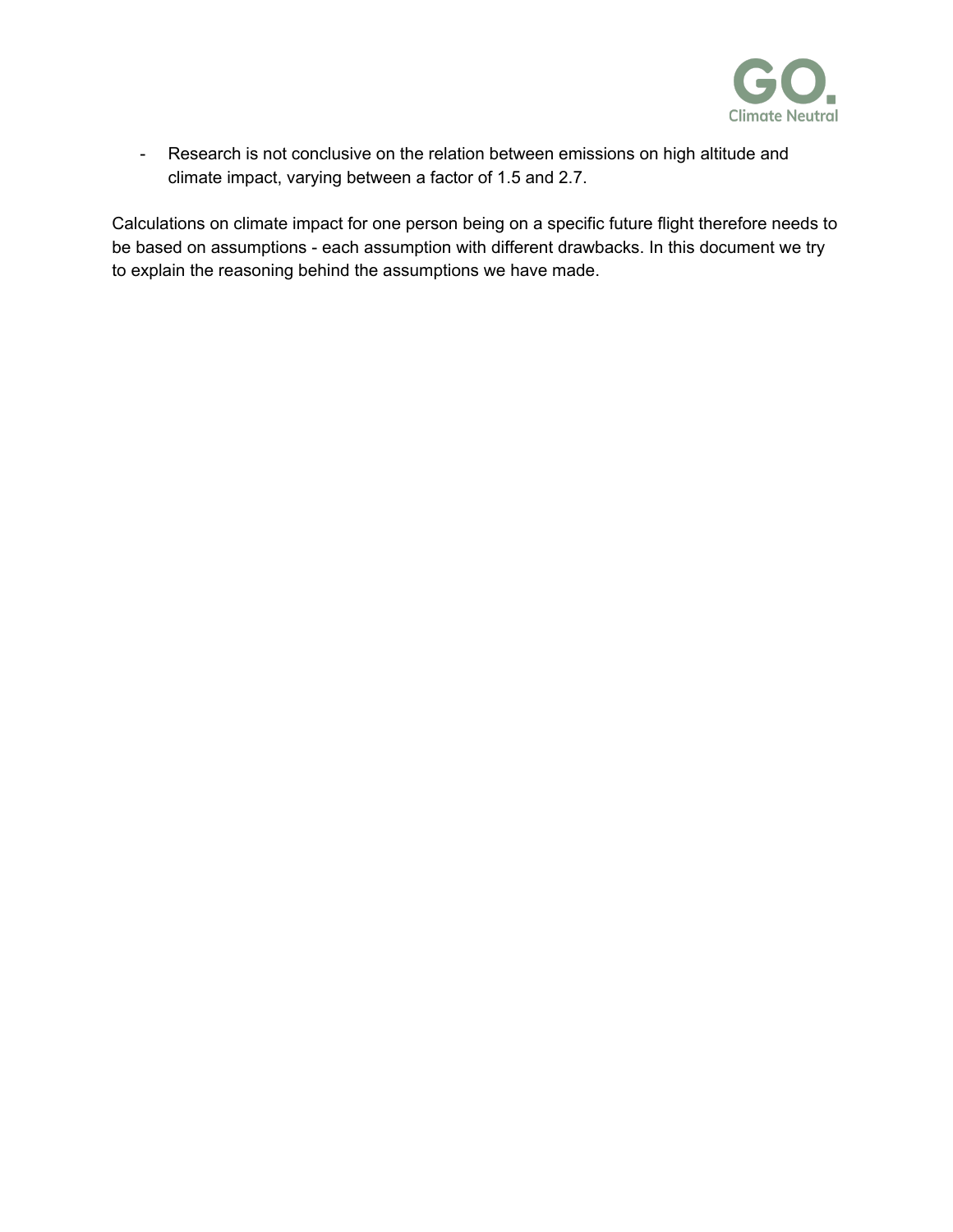

# <span id="page-4-0"></span>2. Objective

The objective of the GoClimateNeutral.org Flight Emissions API is to illuminate people searching for future flights what the flights environmental impact is per person, and thereby enable people to choose less environmentally damaging flights or ways of travel.

This means that the calculations need to be good enough to make it possible to compare flights and to make it possible for a consumer to choose the least  $CO<sub>2</sub>$ eq-emitting flight among many flights or the least CO<sub>2</sub> eq-emitting mean of transport from point A to B.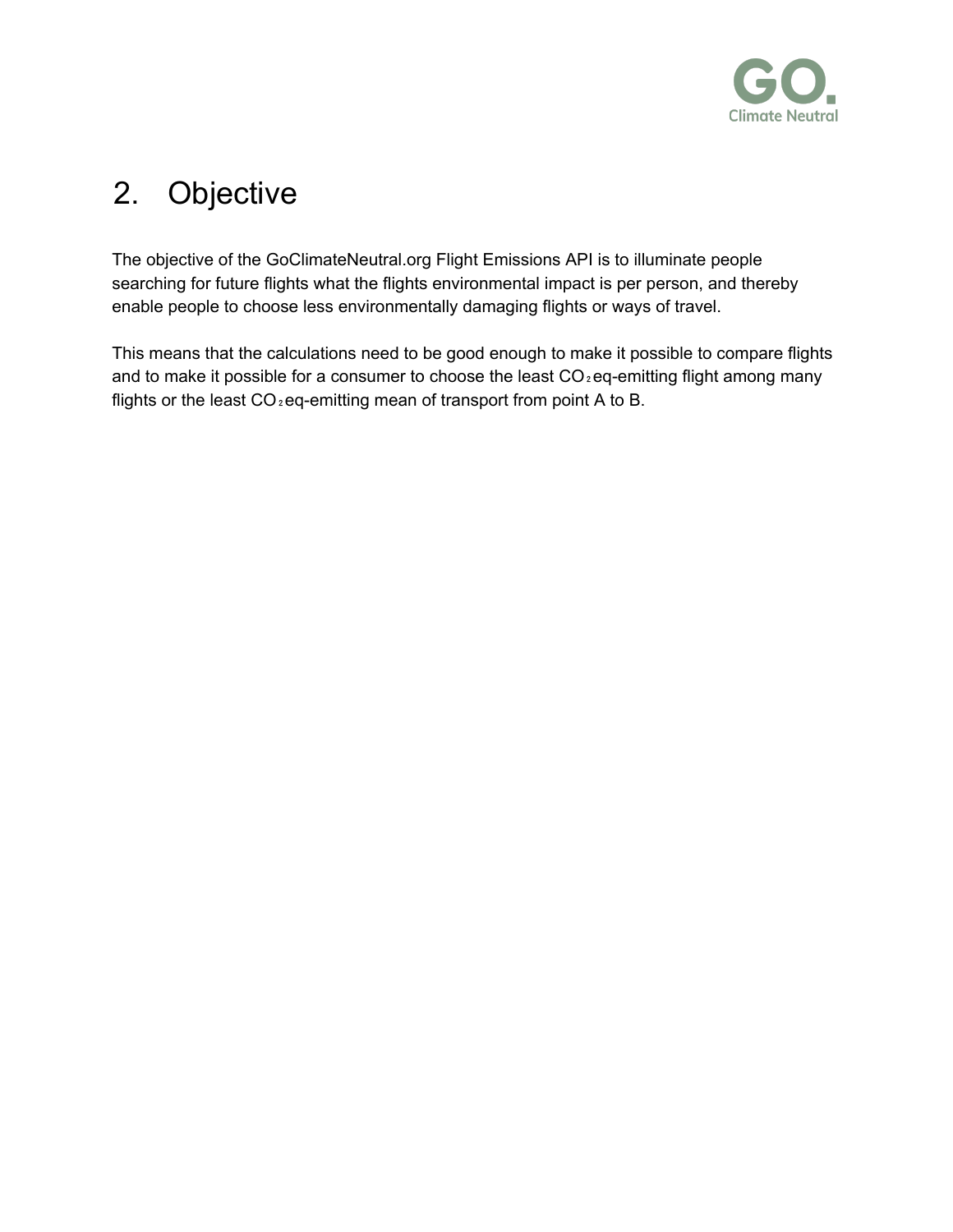

# <span id="page-5-0"></span>3. Principles

Since there are many ways of reasoning about the assumptions needed to be done when estimating future flight emissions, we have chosen a couple of principles to guide us.

## <span id="page-5-1"></span>3.1. Underestimation vs. Overestimation

We don't want to underestimate emissions and thereby risk guiding consumers to make the wrong decisions based on flights being more climate friendly than they are. Future research could show that high altitude emissions have a higher climate impact than we think today. But we also don't want to overestimate, giving the consumers the wrong impression of the actual emissions.

## <span id="page-5-2"></span>3.2. Approximately right vs. exactly wrong

We prefer to be approximately right than exactly wrong. This means that we rather answer with less significant digits in our response than too many significant digits.

## <span id="page-5-3"></span>3.3. Incomplete datasets

We don't want to use incomplete datasets that results in different calculation-models for different flights. That would risk misleading the consumer when comparing flights where the largest explanation for the difference in flight emissions is that we have different data for different flights when doing the calculations. We could be ok with almost 100% coverage leading to some different calculation models in edge cases, but not where using different calculations would be the norm.

## <span id="page-5-4"></span>3.4. Insignificant parameters

Some parameters simply doesn't affect emissions that much, and can therefore be ignored.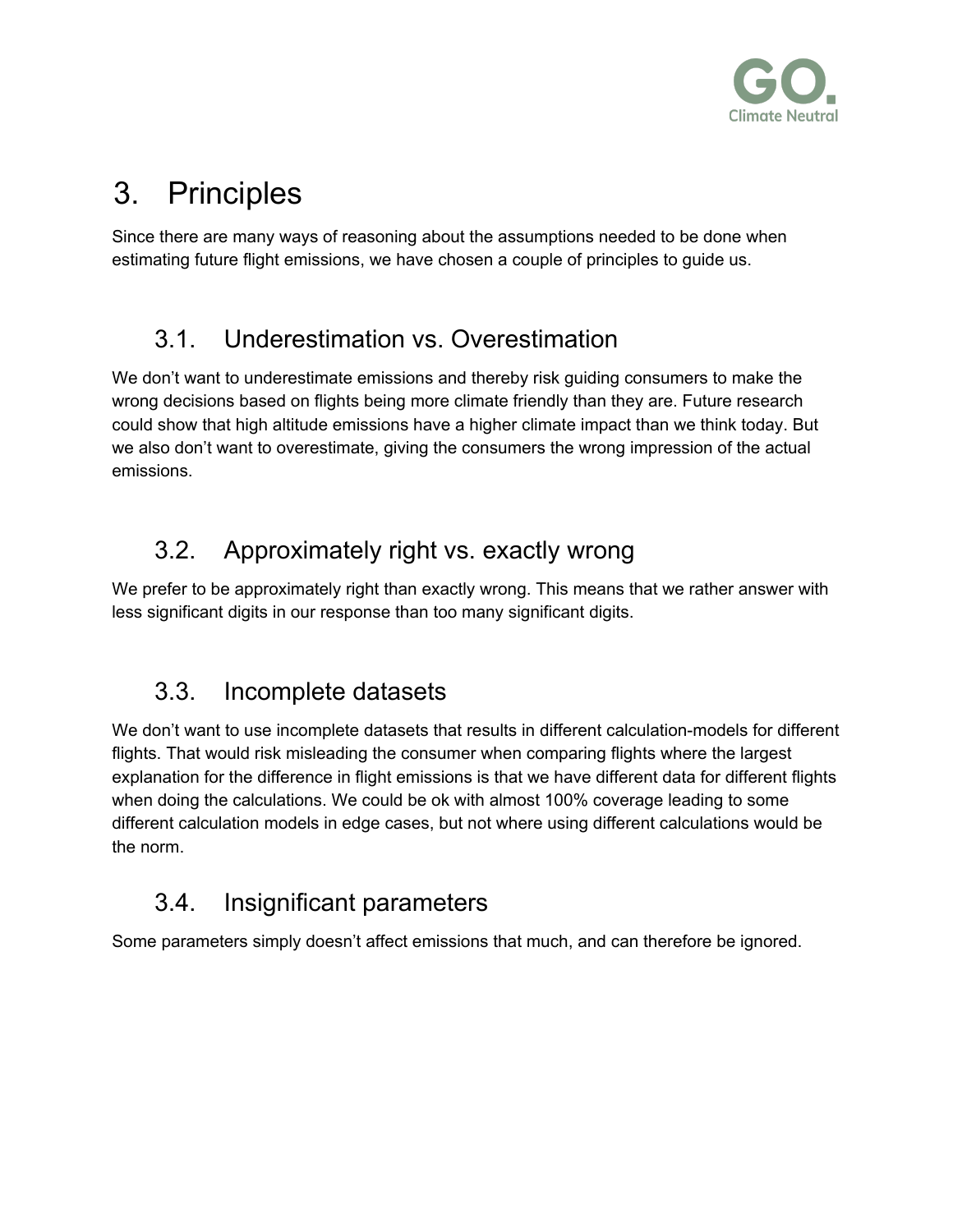

## <span id="page-6-0"></span>4. Method



#### <span id="page-6-1"></span>4.1. Flight Distance

Given origin and destination IATA-code, the distance between airports are calculated based on the great circle distance  $(4)$  $(4)$  using the Haversine formula  $(5)$  $(5)$ . In case of non-direct flights, the route segments are treated as individual flights.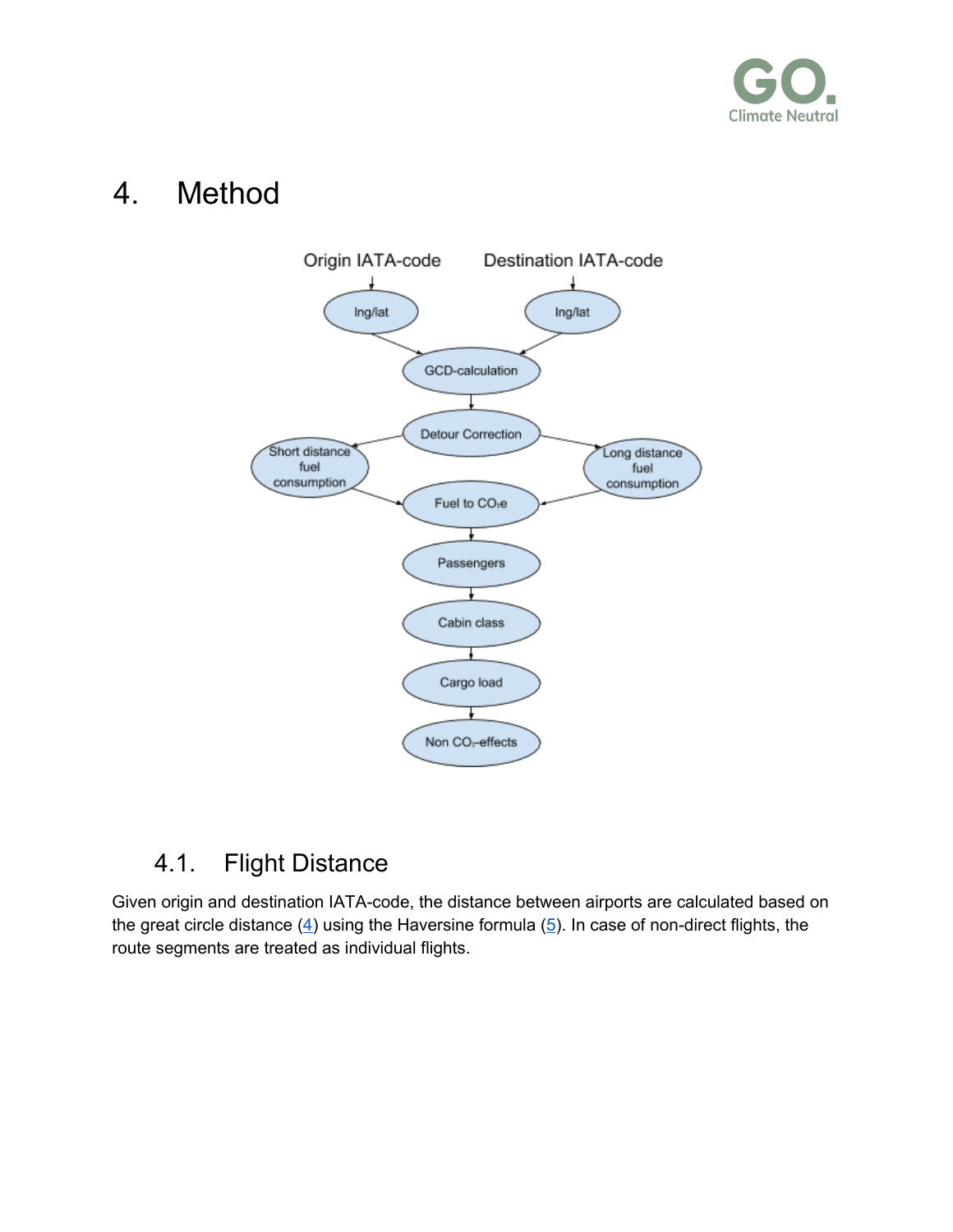

## <span id="page-7-0"></span>4.2. Detour Correction

The actual flight between airports is often longer than the great circle distance between airports. The difference can be due to air traffic control systems, weather events and holding patterns before landing.

We have not found any reliable global statistics on the extra distance and they seem to differ quite a lot between routes and individual flights  $(6)$  $(6)$ .

We are using the GCD correction factor that ICAO [\(7](#page-10-0)) suggests for this purpose:

- Distance less than 550 km: +50 km
- Distance between 550 km and 5500 km: +100 km
- Distance above 5500 km: +125 km

#### <span id="page-7-1"></span>4.3. Fuel consumption

Our calculation for fuel consumption is based on a model suggested by myclimate [\(8](#page-10-0)) defining fuel burn rates for a hybrid short distance (<1500 km) and long distance (>2500 km) aircraft.

Fuel consumption for the hybrid aircraft is based on a weighted average of fuel burn rates for different well used short respectively long distance aircraft types. A generalized function for the climb, cruise and descent-phase (CCD) fuel consumption is approximated with a second-order polynomial fit. The fuel consumption for distances between short and long distance is linearly interpolated.

The fuel burn rates weighted into the hybrid aircrafts are based on the EEA Air Pollutant Emission Inventory Guidebook ([9\)](#page-10-0). A constant fuel amount is also calculated for the hybrid aircrafts and added to the fuel consumption in order to account for the usage of the aircraft during landing, take-off and taxi (LTO).

To use real world fuel consumption numbers would be more reliable, but as stated earlier, data with good enough coverage is not available. In an ideal world airlines would release real world data flight by flight.

## <span id="page-7-2"></span>4.4 Fuel to  $CO<sub>2</sub>$

The combustion of 1 kilogramme (kg) of jet fuel in an aircraft engine produces approximately 3.15 kg of carbon dioxide  $(CO<sub>2</sub>)$   $(10)$  $(10)$  $(10)$ .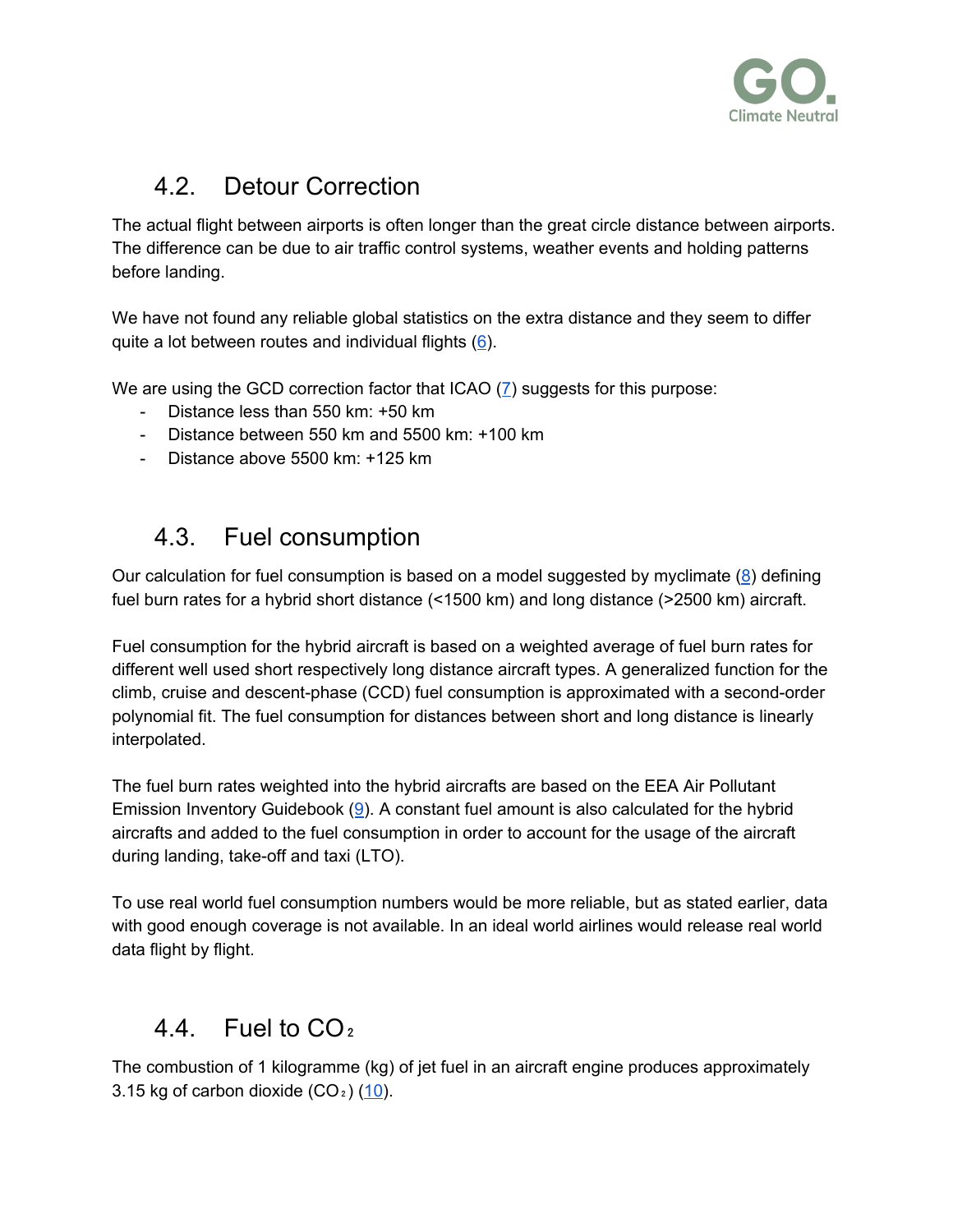

## <span id="page-8-0"></span>4.5. Emissions per passenger

The emissions per aircraft are distributed among the number of passengers. The number of passengers is defined as the average number of seats per aircraft type (ICAODATA 2012) multiplied by the passenger load factor published by the International Air Transport Association (IATA 2012).

## <span id="page-8-1"></span>4.6. Cabin class weighting scheme

There are often different cabin classes in an airplane, and different cabin classes take up different amount of space in the airplane. If a plane only had economy class, more passengers would fit into the airplane and the emissions per passenger would be lower. The weighting factor comes from the myclimate calculation model ([8\)](#page-10-0) and has been calculated and weighed in for each hybrid aircraft type.

## <span id="page-8-2"></span>4.7. Cargo Load

Aircrafts often transport considerable amounts of cargo and revenues from cargo are a significant source of income for most large passenger carriers. It is therefore fair to allocate some of the aircraft emissions to the cargo load as suggested by SEI (11).

There are different approaches to allocate emissions between passenger and cargo load. We use the monetary approach, distributing the emissions according to the revenue from the passenger and freight business. According to ICAO this is 95.1% from passenger and 4.9% from cargo business.

## <span id="page-8-3"></span>4.8. Accounting for non-CO $_2$  effects of aviation

There is still uncertainty related to quantifications of the climate impacts of non- $CO<sub>2</sub>$  air travel emissions. Clearly, more research and more sophisticated models are needed. Although there is no simple answer to what the overall impact of aviation is, it is clear that total contribution to climate change is greater than that of  $CO<sub>2</sub>$  alone. SEI advocates to use a multiplier of at least 2 for air travel emissions calculators to account for non- $CO<sub>2</sub>$  warming effects ([12](#page-10-0)).

Some are arguing for lower multipliers, and some are arguing for higher. An aspect here is the time frame you are looking at, where some GHG are more damaging in the short term but have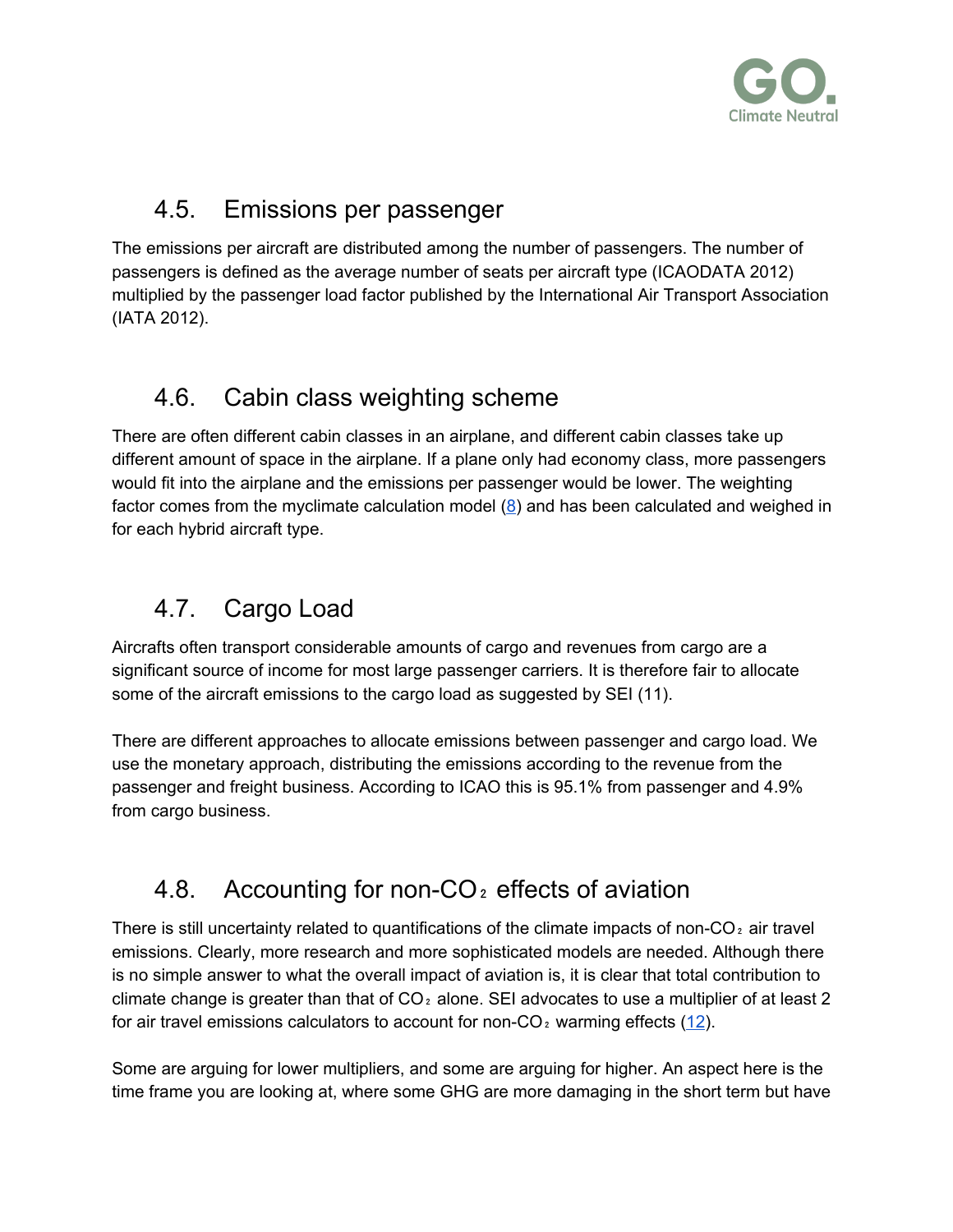

climate effects that are near zero after a couple of years, while other gases, like  $CO<sub>2</sub>$  are around for hundreds of years.

We have chosen to use a factor 2 for  $CO<sub>2</sub>$  from combustion in our calculations which is based on the most recent scientific publications  $(13)$  $(13)$ . We are following the research closely and are ready to update the multiplier if more conclusive research is presented.